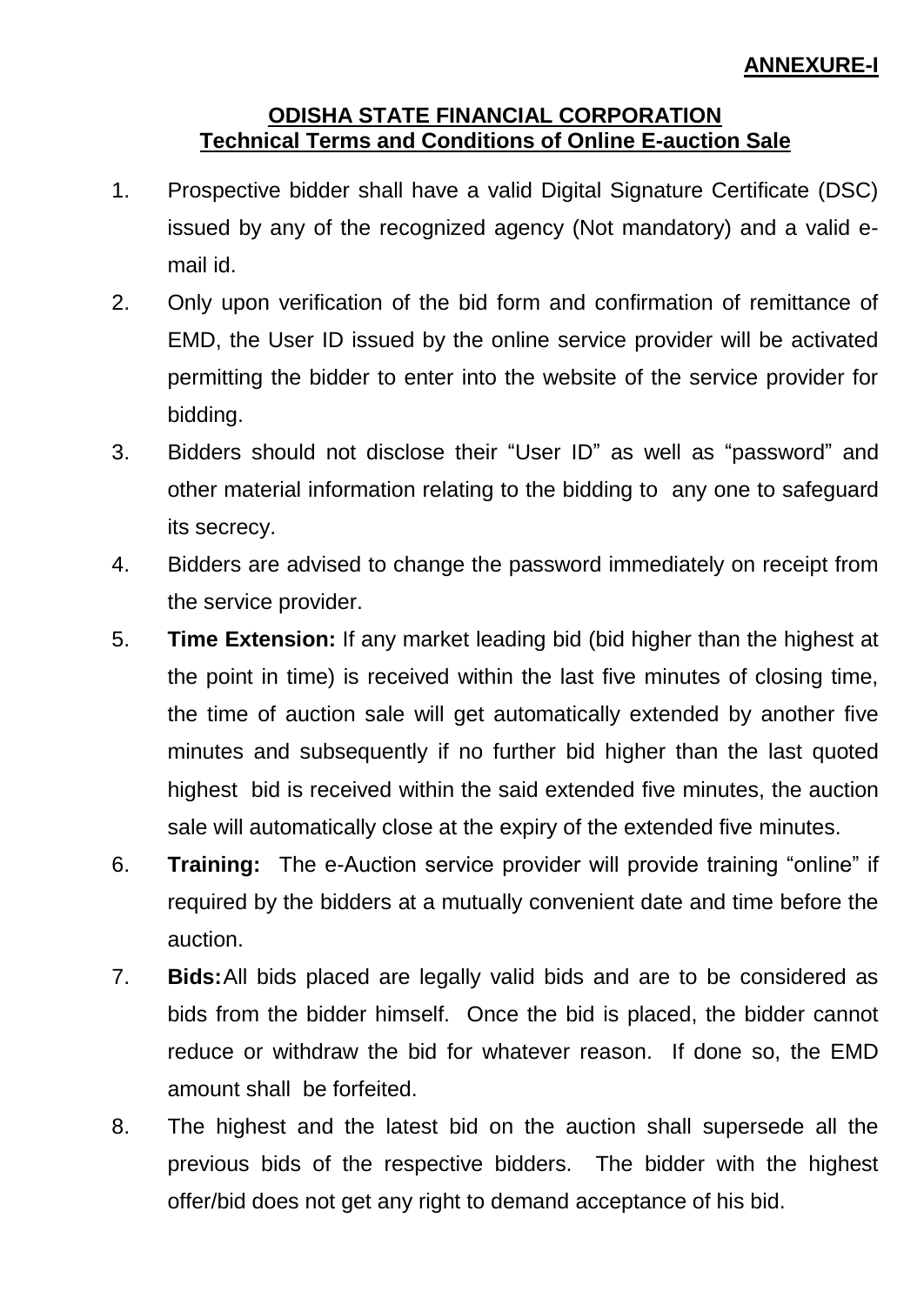#### // 2 //

- 9. The bidder shall be solely responsible for all consequences arising out of the bid submitted by him (including any wrongful bidding) and no complaint/representation will be entertained in this regard by the Corporation. Hence, bidders are cautioned to be careful to check the bid amount and alter/rectify their bid if required before confirming the bid submitted.
- 10. The intimation to the bidder/bidders concerned, of having declared successful in the auction sale will primarily be sent to them through email. The date of sending the e-mail will be considered as date of intimation.
- 11. If no intimation reaches for reasons beyond the control of the Corporation, the bidders are required to take efforts to ascertain the status. Nonreceipt of intimation shall not be a ground for non-payment or delayed payment. Bidders must therefore keep a watch on their incoming e-mail. The Corporation will not be liable for wrong e-mail ID registered by the bidder or for return of the mail for mailbox being full.
- 12. The advertisement/notice for sale is subject to the terms of Court Orders and discretion of the Corporation to release the assets in favour of the original borrower, if considered by the Managing Director.
- 13 Sale of assets of units under liquidation and/ or subject to leave or permission of any Court of law will be subject to confirmation by that Hon'ble Court. The tenderers / bidders are required to note this in their own interest and bear with time delays if any.
- 14 Any legal disputes arising out of e-auction sale shall be within the jurisdiction of Cuttack, Odisha.
- 15. The Corporation shall not be liable for past, present and future statutory/institutional or any other dues already accrued or to be accrued on the units/other assets prior to and/ or after the sale. The purchaser shall purchase with liabilities attached to the properties (movable/ immovable) if any.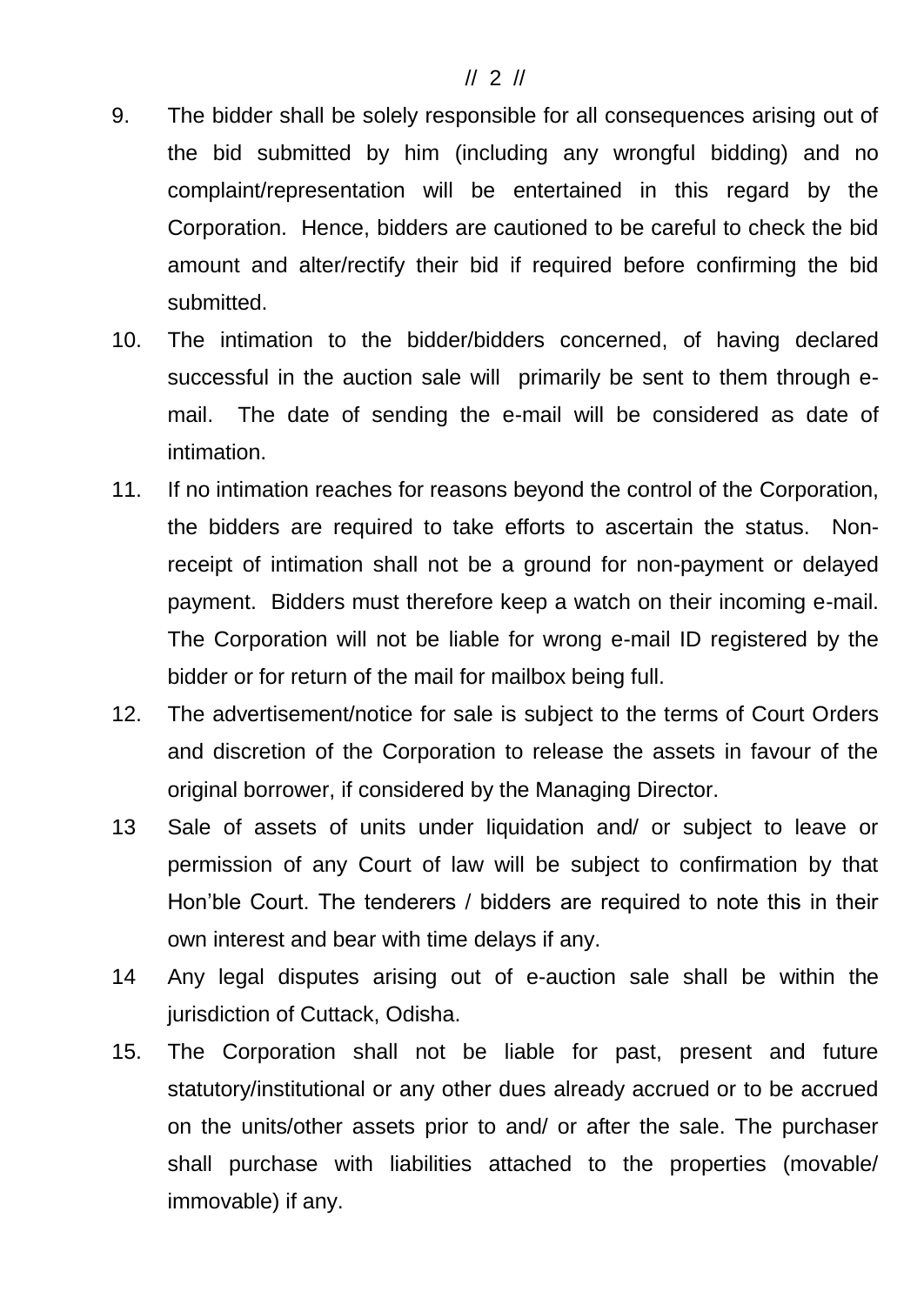#### // 3 //

- 16 Bidder is deemed to have read, understood and accepted all the terms & conditions of sale as displayed in the web-site of the E- auction provider.
- 17. In respect of joint financing cases, the sale finalisation shall be subject to receipt of concurrence from all other joint financing institutions.
- 18. The Corporation is not liable to pay any interest on EMD/ Security Deposit/ Sale proceeds /any deposit towards the sale consideration kept with the Corporation for whatsoever reason.
- 19. In case of IDCO/ Govt. leasehold land/shed, the sale shall be subject to clearance from such authorities, wherever necessary, and the purchaser will negotiate with IDCO/ concerned Govt. authority within one month of taking over possession of the assets for transfer of the leasehold interest in his/her/ their favour by accepting and complying to the terms and conditions of lease and any other condition to be stipulated by such authority. OSFC shall however recommend to IDCO/concerned Govt. authority for such transfer of ownership of lease hold rights on land. Such industrial land/building shall be utilized for bona-fide industrial use only. For units located on leasehold land in greater BDA (Bhubaneswar Development Authority) zone, the sale is subject to clearance from GA Department, GoO.
- 20. 19. The sold assets shall be governed under the prevailing IPR applicable at the time of sale and the buyer shall bear the expenses for execution and registration of conveyance deed for transfer of title of property sold in his favour as required under relevant laws and the guide lines of the Corporation. The sale does not pre-suppose sanction of any additional loan.
- 21. The possession of the sold assets shall be handed over on "AS IS WHERE IS AND WHAT EVER THERE IS" condition to the purchaser by concerned Branch Office after deposit of the requisite sale price.
- 22. Wherever necessary, requisite permission/clearance from the competent Govt. authority shall be obtained by the purchaser for running of the enterprise.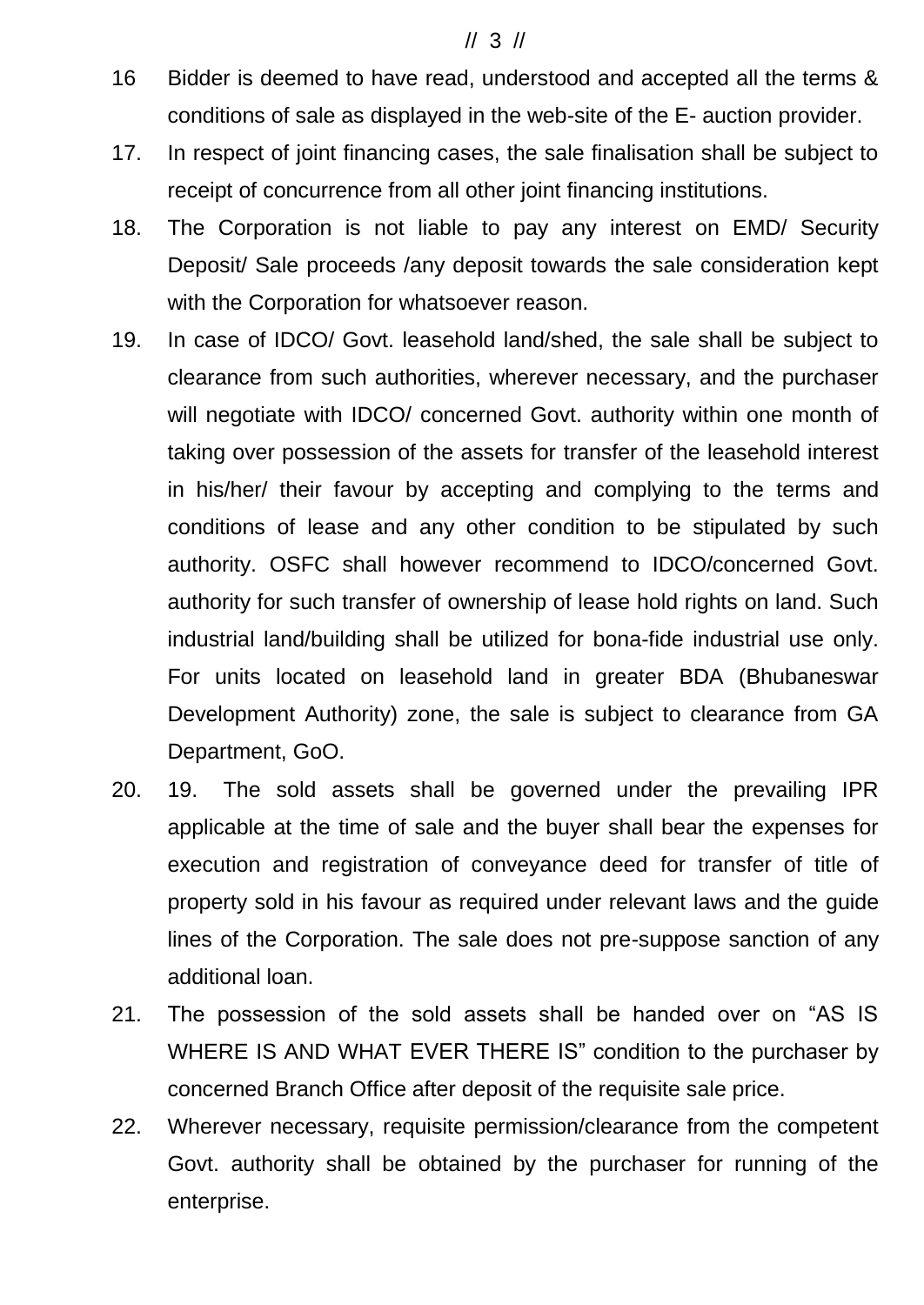### // 4 //

- 23. The Managing Director, OSFC reserves the right to stipulate any other reasonable condition other than the above specific conditions for the sale of the seized assets. In case the purchaser does not take the delivery or possession of the sold assets within seven days from the date of full payment and completion of all sale formalities, the Corporation at the risk of the auction purchaser will hold the sold vehicle/assets. The purchaser is liable to pay demurrage and incidental charges thereto incurred by the Corporation in this respect.
- 24. **Demo/mock auction:**
	- (a) For bidders who have indicated non-familiarity with E-Auction, training on a DEMO/MOCK Auction will be arranged in a manner and on such date as may be specified in the Scheduled Programme. Only those Bidders who have registered themselves for the Auction by submitting the "Declaration Form" and have also paid the EMD can participate in this Mock Auction. No training will be given during the actual e-Auction.
	- (b) **A note of caution for the Bidders:** Bidders may encounter certain unforeseen problems such as time lag, heavy traffic, system/power failure at the Bidders end. To avoid losing out on bidding because of above-mentioned reasons, it is advised not to wait for the last moment.

### 25. **Confidentiality:**

- (a) The Online service provider, the official of the Corporation, including their men, agents, servants, etc., facilitating the e-auction sale, shall maintain absolute strict confidentiality of the particulars of the bidders participating in the On-line sale.
- (b) Breach of confidentiality, if noticed, will result in cancellation of sale and appropriate action.
- 26 The online service provider shall submit the Corporation as and when called for the "The Third Party Audit" certificate as per CVC norms on the software employed and used for auction sale of the Corporation.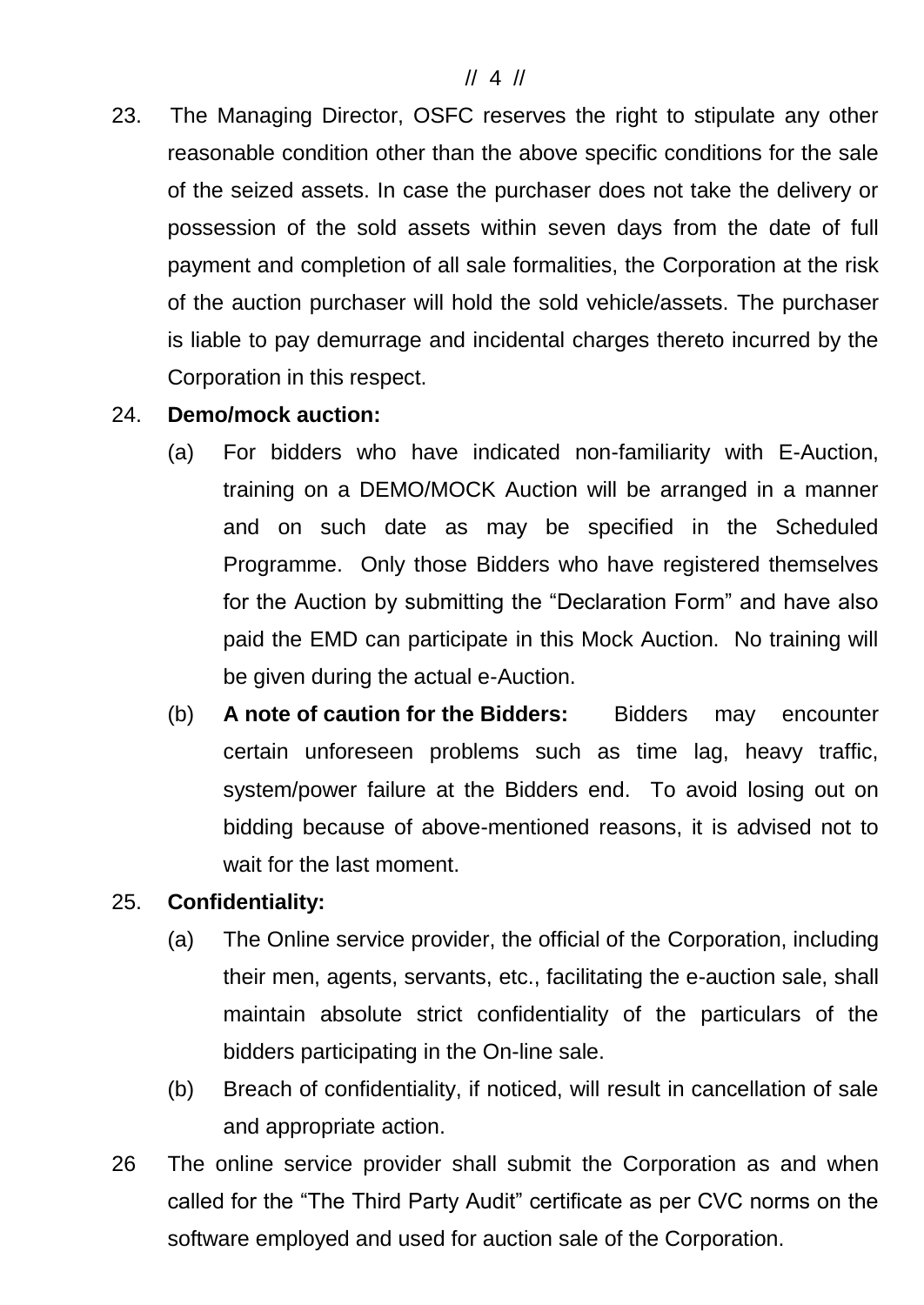# **Condition of sale:**

- 1. Intending bidders must hold a valid digital signature certificate (not mandatory).
- 2. Bidders are advised to go through the websites "**https://osfc.auctiontiger.net"** for auction bid form and detailed terms and conditions of sale before submitting their bids.
- 3. Bids should be submitted only online in the prescribed form along with a copy of identity document as an attachment to the bid form (refer detailed terms and conditions).
- 4. Separate bids should be submitted for each item of seized assets advertised for sale through E-auction.
- 5. The Earnest Money Deposit (EMD) must be remitted in the name of "Odisha State Financial Corporation (OSFC), Cuttack- through RTGS/NEFT to the Corporation A/c No.: **407102050000141**, **IFSC Code:UBIN0540714, Union Bank of India, College Square Branch, Cuttack-3** and the remittance details must be clearly indicated in the bid form. RTGS/NEFT transaction fee will be borne by the intending bidders.
- 6. **Bids should be submitted online consisting of following documents: (a).Declaration duly filled in (b). Online e-Auction Bid Form duly filled in (c). Proof of deposit of EMD Amount (d) One Photograph (e) Address Proof and Residential Proof (f) Copy of Pan Card.**
- 7. A copy of the bid form along with its enclosure submitted on line should be sent to HoD (Recovery), Odisha State Financial Corporation, OMP Square, Cuttack-3 online to the E-mail ID : **[rdhodosfc@yahoo.com](mailto:rdhodosfc@yahoo.com)**.
- 8. On line bidding will commence from the highest bid quoted among the bidders and the minimum increase for each bid will be as per the advertisement/sale notice or more for the said schedule of property.
- 9. EMD amounts of unsuccessful bidders will be returned by the Corporation on closure of the E-auction sale proceeding maximum within seven working days.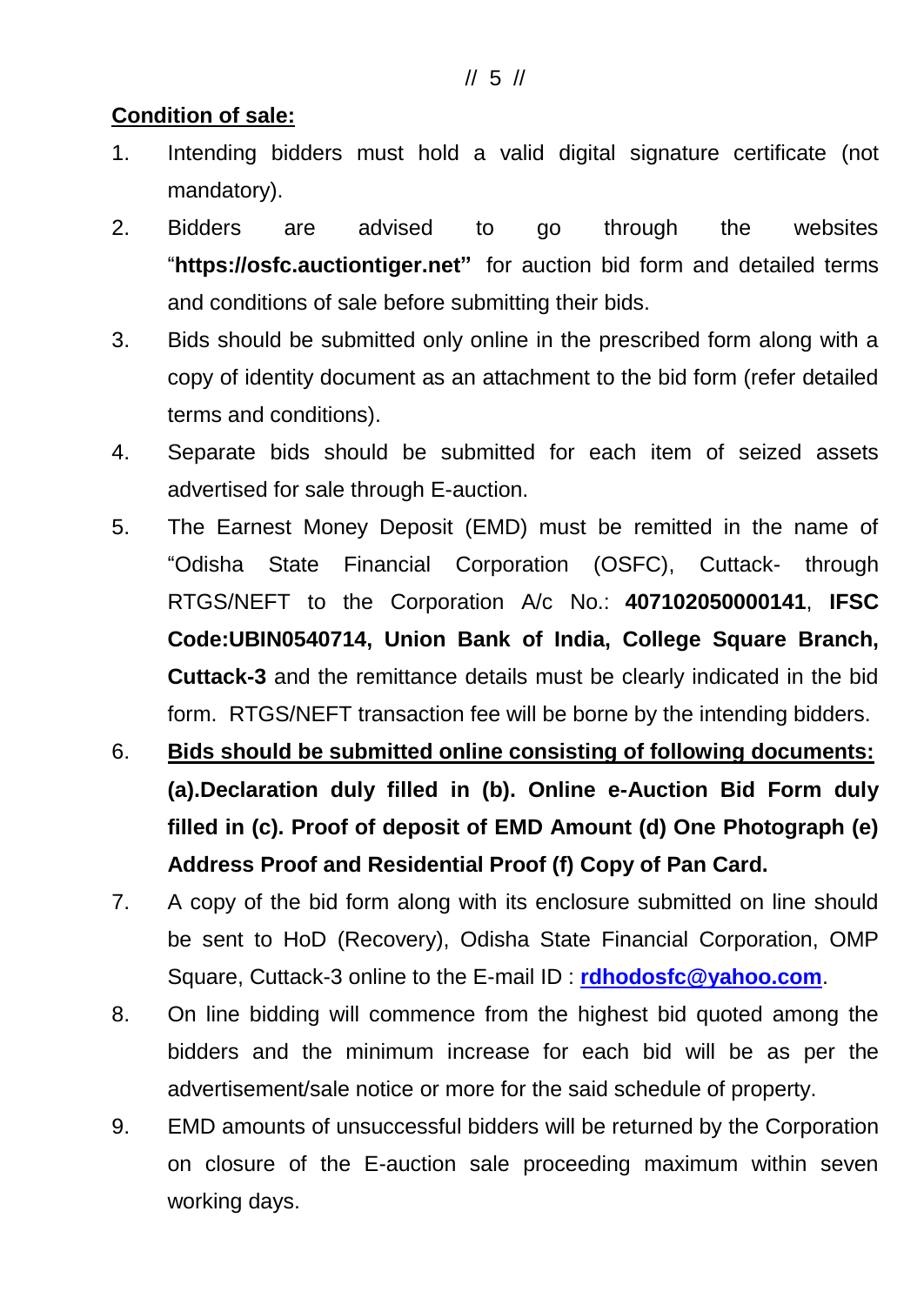## // 6 //

- 10. Successful bidder shall remit 25% of the upset price/offered price (less EMD) on or before the next working day, if the sale is knocked down in his/her favour, through RTGS/NEFT to the Bank A/c at Sl.No.5 or in shape of DD/pay order/Bankers Cheque favouring Odisha State Financial Corporation**.**
- 11. The balance sale consideration (75% of the bid amount) on confirmation of sale by issue of sale letter shall be paid within 30 (Thirty) days of issue of sale letter.

# 12. **Default of Payment**

- (a) Default in payment of 25% of the reserve price/offered price (less EMD) whose bid is considered highest within the stipulated time shall render automatic cancellation of sale without any notice with forfeiture of EMD.
- (b) In the event of (a) above, the Corporation at its sole discretion and if the difference is less than by one bid incremental value, may offer the property to the next highest successful bidder/bidders and in such an event, the said highest bidder/bidders may conclude the sale in their favour by depositing their highest bid amount in accordance with the terms and conditions of sale.
- 13. Property is sold **"as-is-where-is and what-ever-there-is"** condition on outright payment basis.
- 14. Property can be inspected within the working hours of the Corporation from the date of advertisement till the last date of online submission of bid.
	- (a) Bidders shall inspect the property and satisfy themselves regarding the physical nature, condition, extent, etc of the property and confirm the title of sale property.
	- (b) Bidders are bound by the principle of caveat emptor (Buyer Beware).
- 15. Property will not be sold below the reserve price.